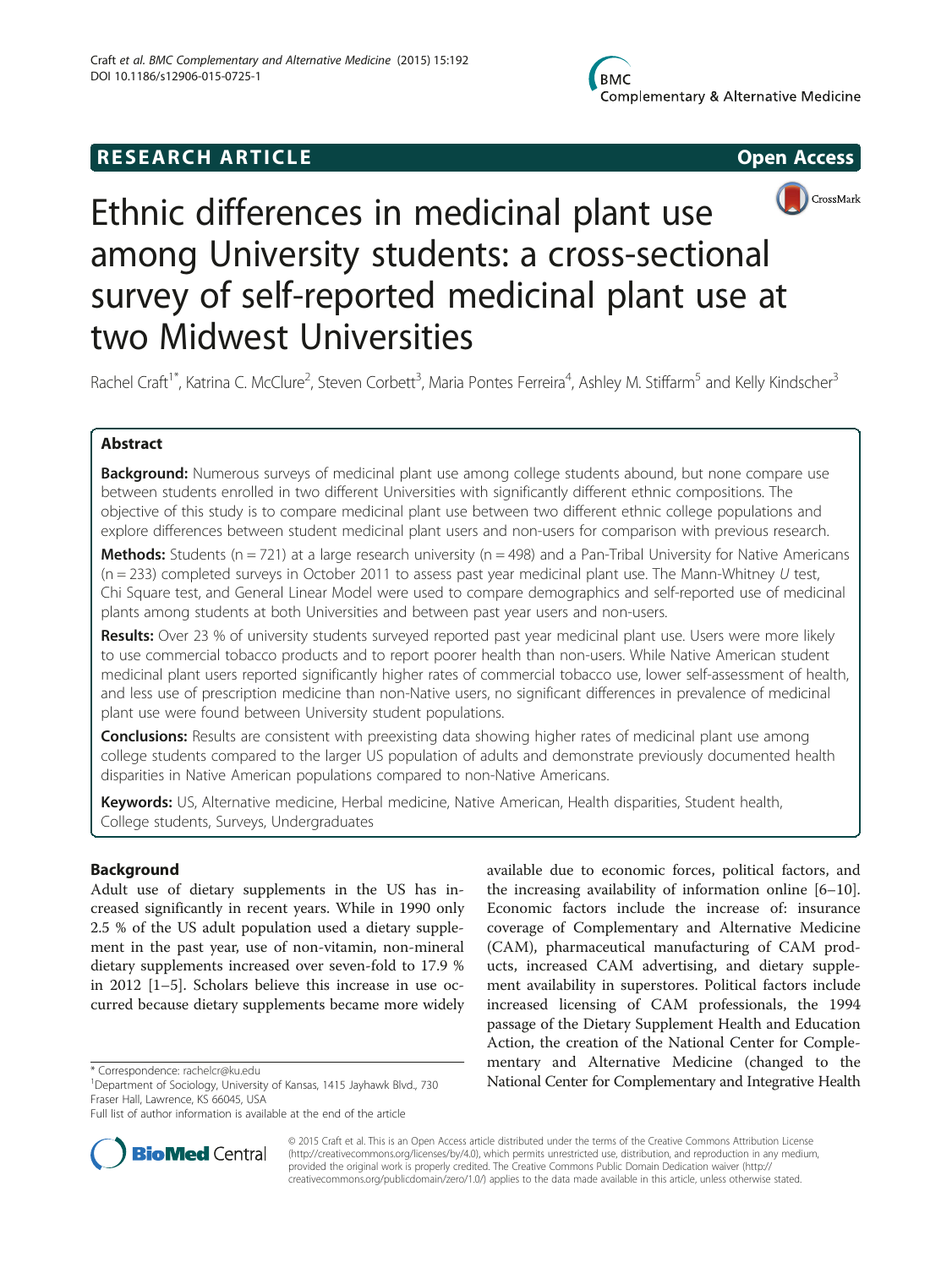in December 2014), and increased social movement support in the form of women, gay, elderly, disabled, and other health-based rights movements.

#### Previous research

Numerous surveys characterize herbal supplement use, a subset of dietary supplements that does not include vitamins, minerals, and other natural products that are not wholly derived from plants. Typical herbal supplement users in the US are middle-age, middle-class, college educated, white, and female [[1](#page-8-0)–[3, 5](#page-8-0), [11](#page-8-0)–[13](#page-8-0)]. Some surveys indicate that users self-rate their health as worse than non-users [\[12](#page-8-0), [14](#page-8-0)], while others indicate that herbal supplement users report better health status [\[15, 16\]](#page-8-0). Users also exercise more than non-users [[11](#page-8-0)]. Barnes et al found that the use of herbal supplements in the US ranges from 24.4 % in the West, to 20.4 % in the Midwest, 18.2 % in the Northeast, and 17.7 % in the South [[1](#page-8-0)]. Data generated by Gardiner et al, Peregoy et al, and Kennedy indicate similar regional use patterns [[3](#page-8-0), [5, 11\]](#page-8-0).

The most commonly cited sources of information for herbal supplement use are friends and family, media, and health stores [\[15, 17](#page-8-0)–[19](#page-8-0)]. The most often used herbal supplements are Echinacea, ginseng, Ginkgo, garlic, St. John's wort, Peppermint, ginger, and kava kava [\[1, 3](#page-8-0), [11\]](#page-8-0). The top reasons cited for using herbal supplements are to improve health or well-being, relieve symptoms associated with chronic illness, prevent chronic disease, and to supplement a poor diet or unhealthy lifestyle [\[1, 11](#page-8-0), [13\]](#page-8-0).

Studies have also been performed on population subgroups in the US, including: hospitalized patients [[12](#page-8-0), [18\]](#page-8-0), psychiatric outpatients [\[20\]](#page-8-0), adults with depression [[21\]](#page-8-0), patients with cardiovascular disease [\[22\]](#page-9-0), pregnant women with midwives [[23](#page-9-0)], older adults [\[24](#page-9-0)], caregivers of children who use WIC [[19\]](#page-8-0), and Hispanic college students [\[25\]](#page-9-0).

Studies on US college students indicate a greater prevalence of herbal supplement use with a similar demographic profile to the larger US adult user population (i.e., white, female). This makes college students an ideal demographic to explore the variation of herbal supplement use. The percent of college students who used an herbal supplement in the past year range from 79 % of students surveyed at an unnamed large state university [\[26\]](#page-9-0), to 54 % of undergraduates surveyed at a midsize Midwestern university [\[27](#page-9-0)], 51 % of surveyed Rutgers University students [\[15](#page-8-0)], 48.5 % of surveyed Washington State University students [\[28](#page-9-0)], and 26.3 % of surveyed students at an urban, mid-sized university [[17\]](#page-8-0). Of these college student surveys, the most commonly used herbal supplements are Echinacea, ginseng, St. John's wort, chamomile, aloe, and ginger, which is comparable to US adult use studies. The most common indications for students' use are to promote health, prevent illness (particularly physical), treat depression and anxiety [[29](#page-9-0)], and lose weight.

Despite some evidence that college students have a higher prevalence of herbal supplement use than the rest of the American adult population, CAM and herbal supplement use in college students remains understudied [[27\]](#page-9-0). By way of the 1994 Dietary Supplement Health and Education Act, herbal products are considered dietary supplements that can be bought and sold without demonstrating evidence of their safety or efficacy. Given the difficulty of ascertaining the safety of herbal supplement use, as demonstrated by contradictory and incomplete results that characterize much of the research in this vein, and the possibility of herb-drug interactions, many scholars indicate a need for research on the use and safety of herbal supplements [[30](#page-9-0)–[32](#page-9-0)].

#### Research hypotheses

The purpose of this study was to establish the medicinal plant and herbal product usage frequency and characteristics of users among US college students in 2011. We chose to limit our inquiry to the use of medicinal plants, in order to distinguish the use of plants for medicine from other dietary supplements and to remain consistent with the focus of the University of Kansas Native Medicinal Plant Research Program. Lawrence, Kansas is home for two universities: The University of Kansas and Haskell Indian Nations University. The University of Kansas is a public research university and the largest university in Kansas, with an enrollment of nearly 30,000 students. Haskell Indian Nations University and Southwestern Indian Polytechnic Institute in Albuquerque, New Mexico are the only two US universities for Native Americans that are federally operated and funded by the Bureau of Indian Education. Haskell Indian Nations University offers Associate and Baccalaureate degrees, and has an enrollment of approximately 800 students (nearly twice that at the Southwestern Indian Polytechnic Institute). The proximity of these two schools in the same community allows for the expansion of the analysis to include a more in-depth investigation of ethnic differences in herbal product use.

Our hypothesis was that the Native American students from Haskell Indian Nations University (HINU) would utilize medicinal plant and herbal products more often than non-Native students from the University of Kansas (KU), assuming a greater cultural exposure to traditional plant medicine and fewer financial resources for pharmaceuticals [[33\]](#page-9-0). Previous studies indicate that those who identify more intensely with being Native American and are involved in traditional Native American spirituality are more likely to embrace CAM practices [[34](#page-9-0), [35](#page-9-0)]. Fuchs and Bashshur demonstrated that strong cultural ties to a Native American community can predict traditional Native American medicinal plant use [\[36\]](#page-9-0). In a review of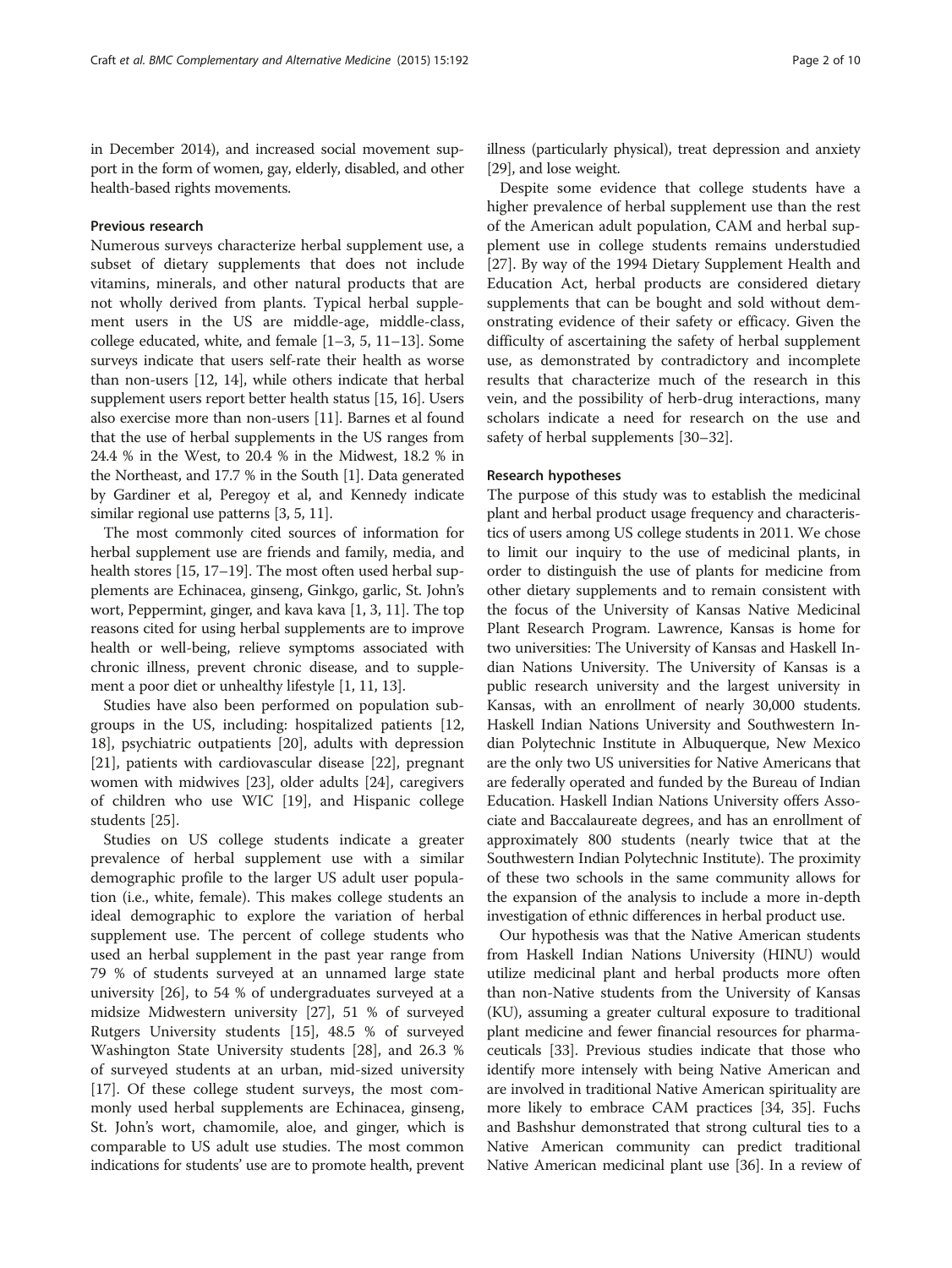literature, Johnston found that CAM use by Native Americans is dependent upon the intensity of assimilative forces affecting cultural traditions and the degree of cultural resurgence following the marginalization of cultural practices [\[37\]](#page-9-0). Therefore we explored the differences between HINU and KU student users to determine if there would be any variation in use rates and patterns. This is the first student survey designed to focus on medicinal plant use and to compare use between two different universities in the same US Midwestern city that feature significantly different ethnic demographics.

Additionally, consistent with previous student survey work (discussed above), we also wanted to contribute data on the rate of medicinal plant use among these student populations and to explore differences between student user and non-user groups. To this end we report overall use rates and patterns of use among these student populations for comparison with preexisting research on herbal use among college student populations. Additionally, we compare demographic, self-health assessment, and use of tobacco products between student user and non-user groups, again for comparison with preexisting research.

## Methods

The HINU/KU student cross-sectional survey was drafted with similar questions used in previous college student surveys so as to allow for comparisons across time and space with preexisting research on the rate of college student use of medicinal plants and herbal supplements [[15](#page-8-0), [17,](#page-8-0) [26](#page-9-0), [28, 38](#page-9-0)]. Internal Review Board approvals were granted at both KU and HINU. Surveys were administered to students during classes in the Fall 2011 semester at both universities. Courses were selected for survey distribution to maximize the diversity of students responding and allow for comparable student populations between both Universities. At KU, a sociology course that satisfies the social science requirement for Liberal Arts and Sciences majors at KU was selected for survey distribution. And at HINU, Freshman English and psychology courses that satisfy the General Education requirement for all students were surveyed at HINU. An author at HINU, and an author or Graduate Teaching Assistant at KU explained the purpose of the survey and read an oral consent statement to each class prior to administering the survey during class time. Surveys were completed within 5-10 min at the beginning or end of class and collected by the researcher or instructor. Students were given the option of not participating. No students at HINU chose not to participate, while less than 10 blank surveys were returned by KU students.

Part one of the survey (Additional file [1\)](#page-8-0) included demographic variables (ethnicity, age, grade level, and

gender), self-evaluation of health (on a five point likert scale ranging from good to poor), and health behavior questions. Part two of the survey consisted of medicinal plant and herbal product use questions, beginning with lifetime and past year use. If the student indicated lifetime use, they were asked to indicate their age at first use, from where or whom they learned how to use, how much money they spent on medicinal plants and herbal products per month, and whether they informed their physician about their use. All survey respondents were asked whether their physician asked them about medicinal plant or herbal product use, whether they take over-the-counter or physician-prescribed medication, and if they found sufficient information (from any source) on the use of medicinal plants and herbal products. Students who indicated past year use were additionally asked in Part three of the survey to review a list of commonly used medicinal plants and to specify the frequency and duration of use, the form of the plant used (e.g., dried, fresh, tincture, capsule/pill, topically, or infusion), reasons for use, and whether the plant was effective or had adverse effects. Although students were given the opportunity to add medicinal plants not already listed on the survey, we did not aim to survey all traditional medicinal plant use, nor were we seeking information on the spiritual use of plants. We anticipated that some HINU students may be reluctant to provide this information in order to protect sacred knowledge or cultural traditions.

Data were entered into a Microsoft Excel spreadsheet. Parts one and two survey data were coded into nominal and interval variables and imported into IBM SPSS Statistics 20. All survey data were descriptively analyzed in Excel; while SPSS was additionally used to statistically analyze Part one and two survey data. The Mann-Whitney U test and Chi Square test were used to compare demographics, health behaviors and medicinal plant use rates and characteristics between KU and HINU, and to explore differences between past year users and non-users in both student populations. A General Linear Model (GLM) was used to identify which of the many variables surveyed demonstrated the most variation in medicinal plant use patterns. GLM analysis was used only for those participants identified as users who completed Part three of the survey. Part two question answers, "Not Applicable or Don't Remember" and "Haven't looked for information," were omitted from statistical analysis.

Reliability of survey responses regarding the use of medicinal plants were ascertained by comparing the consistency of answers to question 1 ("Have you ever used medicinal plants or herbal products for health or wellbeing") and question 2 ("Have you used medicinal plants or herbal products for health or well-being in the past year") alongside detailed use information as indicated in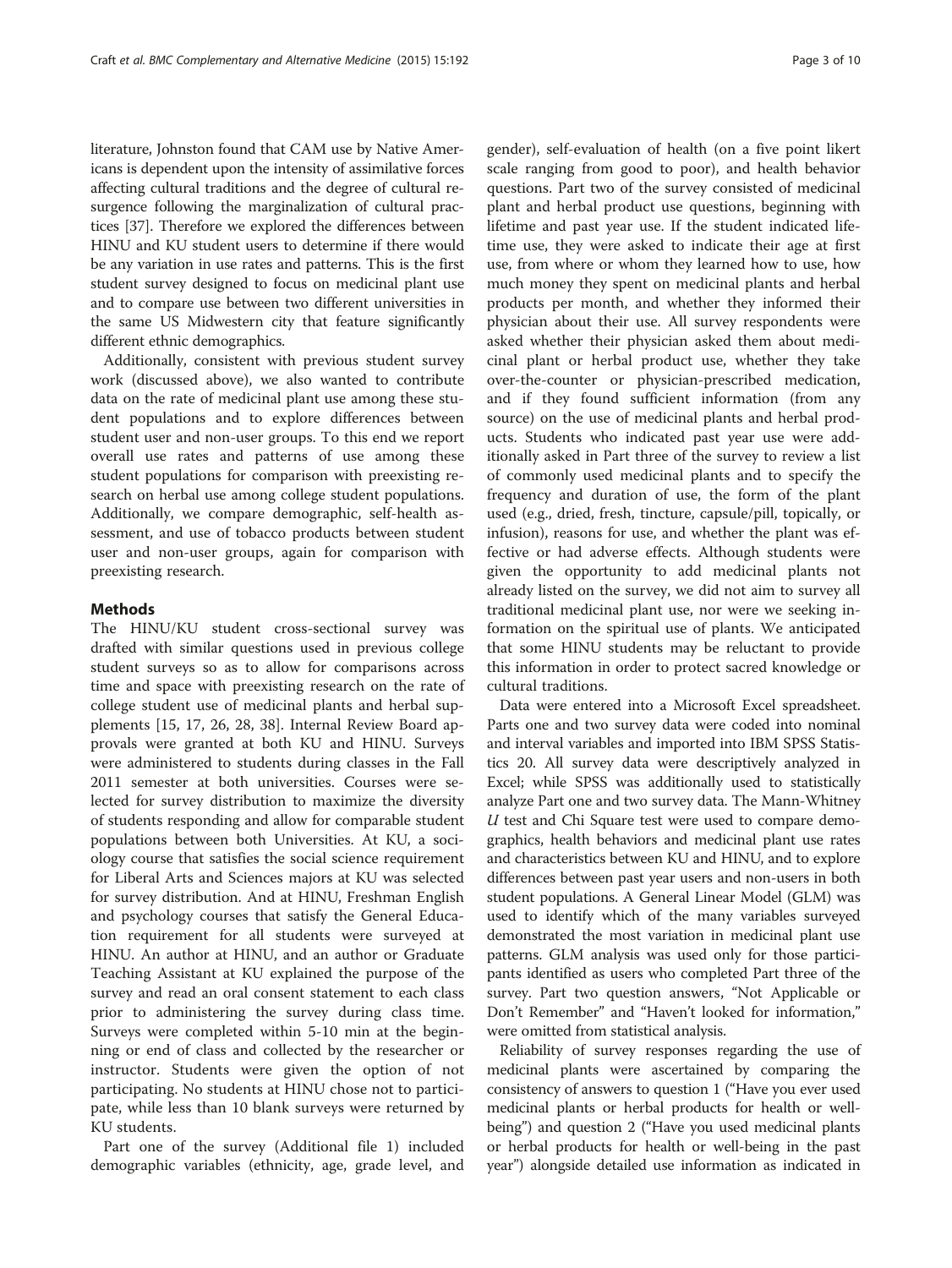Part three of the survey. Surveys of students who indicated inconsistent answers were scrutinized and, after finding their omission would have no significant impact on our overall findings, omitted from the final statistical analysis presented here.

# Results

### Demographic information

A total of 721 surveys were completed (223 HINU and 498 KU students). In 2012 (the first year student data were available), HINU reported an enrollment of 846 students: 51.7 % female and 48.3 % male [\[39](#page-9-0)]. Over 27 % of the HINU student population were surveyed for this research and represented a similar gender distribution (48.6 % female; 51.4 % male). In 2011, KU reported a total enrollment of 25,448 students: 49.8 % female and 50.2 % male [\[40\]](#page-9-0). Of 19,222 total KU undergraduates in 2011, nearly 3 % were surveyed for this research and represented a variable, but similar gender distribution (55.6 % female; 44.2 % male). Of undergraduate students enrolled at KU in 2011, 76.8 % identified as White, 5.3 % as Hispanic, 3.8 % as Black, and 3.6 % as Asian [\[41](#page-9-0)]. Of students surveyed at KU, 80.2 % identified as White, 3.6 % as Hispanic, 5.7 % as Black, and 5.9 % as Asian, which is comparable to the larger undergraduate student population. Additional demographic data for student enrollment at both Universities were unavailable for determining the representation of age and class in our sample. Table 1 presents a comparison of surveyed students' demographic information between HINU and KU.

#### HINU and KU differences

Haskell Indian Nations University students were significantly more likely to rate their health as poor than KU students ( $p = .000$ ); and significantly more likely to use commercial tobacco products ( $p = .001$ ). Whereas 73.5 % of KU students rated their health as "good" or "above average," less than half (46.7 %) of the HINU sample rated their health as "good" or "above average." Whereas 29.4 % of the HINU sample used commercial tobacco products, only 16.9 % of the KU sample indicated commercial tobacco use. KU students reported significantly higher use rates of prescription medication (50.2 % v. 29.3 % at HINU,  $p = .000$ ) and OTC medication (62.6 % v. 42.8 % at HINU,  $p = .000$ ). Many of these health behavior differences persist when comparing past year medicinal plant use between both university student populations.

#### HINU and KU past year user differences

Haskell Indian Nations University students reporting past year medicinal plant and herbal product use were significantly older than their KU counterparts  $(p = .000)$  (Table [2](#page-4-0)), despite featuring a higher percentage of underclassmen.

| Table 1 Demographics of HINU and KU <sup>a</sup> |  |
|--------------------------------------------------|--|
|--------------------------------------------------|--|

| Demographic Information   | <b>HINU</b>              | ΚU                       | Total  |
|---------------------------|--------------------------|--------------------------|--------|
| <b>Total Number Cases</b> | 223                      | 498                      | 721    |
| Race/ethnicity            |                          |                          |        |
| Native American           | 84.3 %                   | .4 %                     | 26.5 % |
| White                     | .4 %                     | 80.2 %                   | 55.4 % |
| Asian                     | i.                       | 5.9 %                    | 4.0 %  |
| Black                     |                          | 5.7 %                    | 3.9 %  |
| Hispanic/Latino           |                          | 3.6 %                    | 2.5 %  |
| Pacific Islander          |                          | $.2\%$                   | .1 %   |
| 2+ Ethnicities            | 15.2 %                   | 3.6 %                    | 7.2 %  |
| Other                     |                          | .4 %                     | .3 %   |
| Missing (cases)           |                          | 3                        | 3      |
| Gender                    |                          |                          |        |
| Male                      | 51.4 %                   | 44.2 %                   | 46.4 % |
| Female                    | 48.6 %                   | 55.6 %                   | 53.4 % |
| Transgender               | $\overline{\phantom{0}}$ | .2 %                     | $.1\%$ |
| Missing (cases)           | 11                       | 27                       | 38     |
| Age (in years)            |                          |                          |        |
| 18-19                     | 57.2 %                   | 79.1 %                   | 72.3 % |
| 20-21                     | 16.7 %                   | 18.0 %                   | 17.6 % |
| $22 - 23$                 | 10.8 %                   | 2.0 %                    | 4.7 %  |
| 24-25                     | 4.5 %                    | .6 %                     | 1.8 %  |
| 26-30                     | 5.4 %                    | $\overline{\phantom{0}}$ | 1.7 %  |
| $31 - 40$                 | 3.6 %                    | .2 %                     | 1.3 %  |
| $41 +$                    | 1.8 %                    | $\overline{\phantom{0}}$ | .6 %   |
| Missing (cases)           | 1                        | 4                        | 5      |
| Class                     |                          |                          |        |
| Freshman                  | 80.2 %                   | 62.9 %                   | 68.3 % |
| Sophomore                 | 18.0 %                   | 24.9 %                   | 22.8 % |
| Junior                    | 1.8 %                    | 8.6 %                    | 6.5 %  |
| Senior                    |                          | 3.7 %                    | 2.5 %  |
| Missing (cases)           | 1                        | 8                        | 9      |

a Percentage of all students surveyed in each demographic at HINU and KU

The gender makeup of the two groups did not differ significantly ( $p = .198$ ).

There was no significant difference found between HINU and KU regarding lifetime  $(p = .951)$  and past year  $(p = .384)$  use of medicinal plants or herbal products. With regard to students indicating past year use, age of first use  $(p = .284)$ , total money spent on medicinal plant products ( $p = .910$ ), and whether the student informed their physician of their use  $(p=.360)$  were not statistically different between HINU and KU. However, past year HINU users were less likely to report good or above average health ( $p = .000$ ; 41.1 % v. 79.5 %), use less prescription medication ( $p = .005$ ; 30.4 % v. 53.1 %) and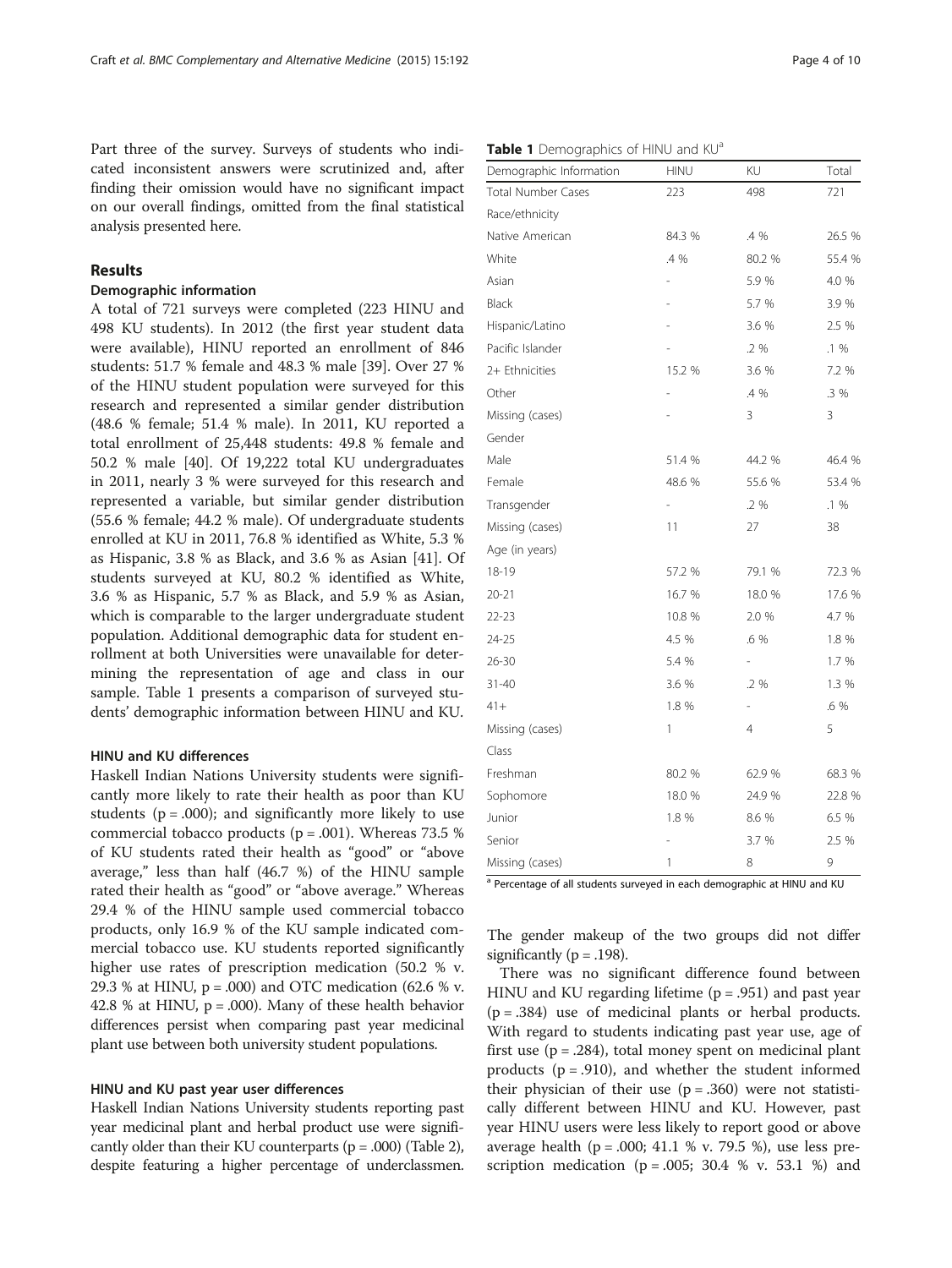<span id="page-4-0"></span>Table 2 Demographics of past year users<sup>b</sup>

| Demographics of Past Year Users | <b>HINU</b>    | KU             | Total          |
|---------------------------------|----------------|----------------|----------------|
| <b>Total Number Cases</b>       | 56             | 115            | 171            |
| Percent Past Year Users         | 25 %           | 23 %           |                |
| Ethnicity                       |                |                |                |
| Native American                 | 80.4 %         |                | 26.6 %         |
| White                           |                | 86.7 %         | 58.0 %         |
| Asian                           |                | 1.8 %          | 1.2 %          |
| Black                           |                | 4.4 %          | 3.0 %          |
| Hispanic/Latino                 |                | 3.5 %          | 2.4 %          |
| Pacific Islander                |                | .9 %           | .6 %           |
| 2+ Ethnicities                  | 19.6 %         | 2.7 %          | 8.3 %          |
| Other                           |                | $\frac{1}{2}$  | ÷              |
| Missing (cases)                 |                | $\overline{2}$ | $\overline{2}$ |
| Gender                          |                |                |                |
| Male                            | 56.6 %         | 45.8 %         | 49.4 %         |
| Female                          | 43.4 %         | 54.2 %         | 50.6 %         |
| Transgender                     |                |                |                |
| Missing (cases)                 | 3              | 8              | 11             |
| Age (in years)                  |                |                |                |
| 18-19                           | 35.7 %         | 76.1 %         | 62.7 %         |
| 20-21                           | 23.2 %         | 18.6 %         | 20.1 %         |
| $22 - 23$                       | 12.5 %         | 3.5 %          | 6.5 %          |
| 24-25                           | 7.1 %          | .9 %           | 3.0 %          |
| $26 - 30$                       | 14.3 %         | $\overline{a}$ | 4.7 %          |
| $31 - 40$                       | 7.1 %          | .9%            | 3.0 %          |
| $41 +$                          |                |                |                |
| Missing (cases)                 |                | $\overline{2}$ | $\overline{2}$ |
| Class                           |                |                |                |
| Freshman                        | 80.0 %         | 55.4 %         | 63.5 %         |
| Sophomore                       | 20.0 %         | 29.5 %         | 26.3 %         |
| Junior                          | $\overline{a}$ | 9.8 %          | 6.6 %          |
| Senior                          |                | 5.4 %          | 3.6 %          |
| Missing (cases)                 | 1              | 3              | 4              |
|                                 |                |                |                |

<sup>b</sup> Percentage of past-year student users in each demographic at HINU and KU

were almost twice as likely to use commercial tobacco products (p=. 016; 41.8 % v. 23.7 %). While these differences in health, tobacco use, and prescription medication use are also reflected in the overall difference between HINU and KU respondents, a significant difference in OTC medication use was not present in HINU and KU past year users.

Significant differences were also observed with respect to how students learned how to use the medicinal plants and herbal products (Table 3). Most students from both schools learned about medicinal plants from a family member. However, significantly more HINU students learned to

Table 3 Where students learn about herbal products<sup>c</sup>

| O4. Where learned to use  | Total  | <b>HINU</b> | KU.    | p-value  |
|---------------------------|--------|-------------|--------|----------|
| <b>Total Number Cases</b> | 171    | 56          | 115    |          |
| Family member             | 64.3 % | 60.7 %      | 66.1 % | .491     |
| Elder or Healer           | 19.3 % | 44.6 %      | 7.0 %  | $.000**$ |
| Coach/Athletic Trainer    | 11.7 % | 71%         | 13.9 % | .196     |
| Alternative HP            | 5.3 %  | 3.6%        | 6.1%   | .489     |
| Conventional HP           | 11.7 % | 3.6%        | 15.7 % | $.021*$  |
| Friend                    | 43.9 % | 37.5 %      | 47.0 % | .242     |
| Electronic media          | 19.9 % | 8.9%        | 25.2 % | $.012*$  |
| Print media               | 18.1 % | 21.4 %      | 16.5 % | .434     |
| Advertising               | 12.3%  | 5.4 %       | 15.7 % | .054     |

<sup>c</sup> Percentage of past year student users who utilized each information source. Students could select more than one answer

use the herbals from an elder or healer, whereas KU students were more likely to learn about medicinal plants from a conventional health practitioner. Also, KU students were more likely to learn about medicinal plants through electronic media such as the internet.

#### Reasons for use

University of Kansas students were much more likely to report taking medicinal plants and herbal products for health maintenance than HINU students (90.4 % vs. 60.0 %), and were more likely to use medicinal plants to enhance appearance. HINU students were more likely to report use of medicinal plants for traditional reasons, spiritual reasons, weight loss, sexual purposes, or to treat a mental condition (Table [4](#page-5-0)). GLM analysis indicated that student choices for using herbal products varied most for treating a chronic condition, treating a physical condition, or treating a mental health condition. F scores from the MANOVA indicate gender, age, and grade contribute most to the variation in choices. Location (KU vs. HINU) was also significant ( $p = 0.004$ ), as was ethnicity (p = 0.001).

There were significant differences between HINU and KU students regarding the sum of medicinal plants used in the past year (Table [5\)](#page-5-0) ( $p = .003$ ). Haskell Indian Nations University students were more likely to indicate the use of more than one medicinal plant or herbal product.

University of Kansas students were more likely to use aloe and Echinacea (Table [6\)](#page-5-0), while HINU students were more likely to use chamomile, ginseng, ginger, gingko, and valerian, among others. For the most part, the two groups showed similar usage rates that did not differ statistically.

Student respondents were allowed to write-in the names of additional medicinal plants and herbal products that they used (Table [7\)](#page-6-0). The most common write-in among both groups was marijuana. Haskell Indian Nations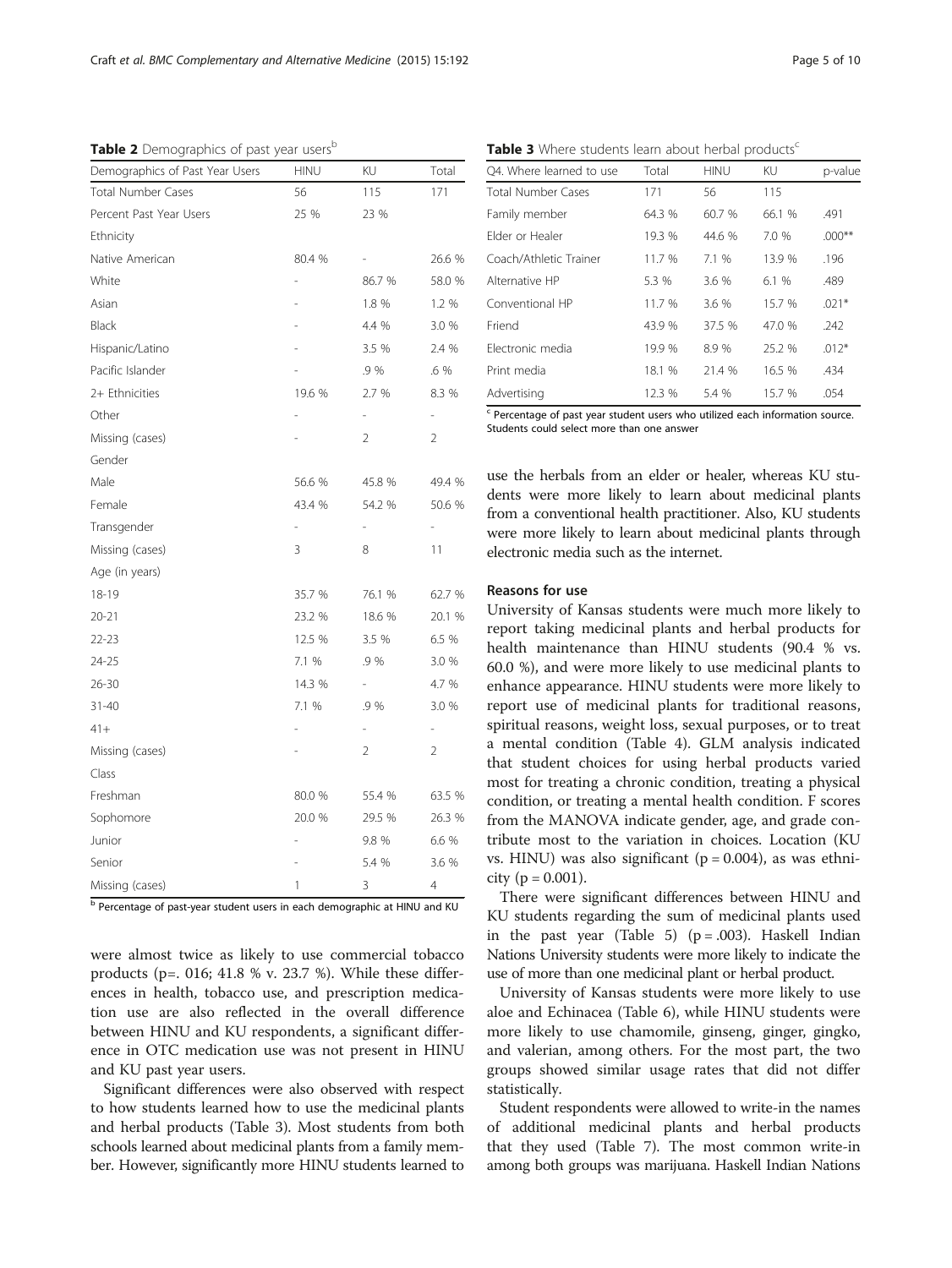<span id="page-5-0"></span>Table 4 Indications for medicinal plant use<sup>d</sup>

| Indications for Medicinal Plant Use | <b>HINU</b> | KU     |
|-------------------------------------|-------------|--------|
| <b>Total Number Cases</b>           | 56          | 115    |
| Health maintenance                  | 60.0 %      | 90.4 % |
| Treat a physical condition          | 42.2 %      | 45.7 % |
| Simply like taking it               | 48.9 %      | 29.8 % |
| Traditional reasons                 | 46.7 %      | 20.2 % |
| Treat a chronic condition           | 20.0 %      | 29.8 % |
| Alternative to other medicine       | 37.8 %      | 19.1 % |
| Beauty purposes                     | 8.9%        | 25.5 % |
| Increase energy                     | 22.2 %      | 16.0 % |
| Other                               | 31.1 %      | 10.6 % |
| Spiritual reasons                   | 33.3 %      | 3.2 %  |
| Weight loss                         | 13.3 %      | 5.3 %  |
| Treat a mental condition            | 17.8 %      | 2.1 %  |
| Sexual purposes                     | 8.9%        | 2.1 %  |
| Muscle gain                         | 2.2 %       | 1.1 %  |
| Missing (cases)                     | 11          | 21     |

d Percentage of past-year student users indicating reasons for use of medicinal plants and herbal products. Students could select more than one answer .<br>\* All Cases: All (n = 721); HINU (n = 223); KU (n = 498)

\*\* Valid Cases (Answered 'yes' to Q1 & Q2): All (n = 171); HINU (n = 56);  $KU (n = 115)$ 

Note: of 171 valid cases, only 139 cases (45 HINU; 94 KU) indicated the use of one or more medicinal plants in Part 3 of the survey

University students reported a greater number ( $n = 25$  v.  $n = 13$ ) and wider diversity of write-in products, including cedar, Navajo tea, peyote, bitterroot, horny goat weed, huckleberry tea, Indian tea, sage, saw palmetto, and willow. University of Kansas students added things such as mullein and yerba mate, neither of which is native to North America.

Table 5 Total number of medicinal plants used<sup>e</sup>

| Sum of Medicinal Plants Used | Total  | <b>HINU</b> | KU     |
|------------------------------|--------|-------------|--------|
| <b>Total Number Cases</b>    | 171    | 56          | 115    |
| 1                            | 36.7 % | 20.0 %      | 44.7 % |
| 2                            | 23.7 % | 31.1 %      | 20.2 % |
| 3                            | 12.9 % | 13.3 %      | 12.8 % |
| $\overline{4}$               | 8.6 %  | 11.1 %      | 7.4 %  |
| 5                            | 4.3 %  | 8.9%        | 2.1 %  |
| 6                            | 2.2 %  | 2.2 %       | 2.1 %  |
| 7                            | 2.9 %  | 4.4 %       | 2.1 %  |
| 9                            | 2.2 %  | 4.4 %       | 1.1%   |
| 10 or more                   | 6.5 %  | 6.8 %       | 5.3 %  |
| Missing (cases)              | 32     | 11          | 21     |

<sup>e</sup> Percentage of student users who indicated the number of plants used in the past year

Table 6 Usage rates of specific medicinal plants and herbal products<sup>f</sup>

| Percent of Students Using a Medicinal Plant | <b>HINU</b> | KU     |
|---------------------------------------------|-------------|--------|
| <b>Total Number Cases</b>                   | 56          | 115    |
| Aloe                                        | 73.3 %      | 88.3 % |
| Chamomile                                   | 42.2 %      | 27.7 % |
| Ginseng                                     | 37.8 %      | 27.7 % |
| Peppermint                                  | 22.2 %      | 24.5 % |
| Ginger                                      | 28.9 %      | 19.1 % |
| Echinacea                                   | 11.1 %      | 14.9 % |
| Garlic                                      | 17.8 %      | 10.6 % |
| Gingko                                      | 17.8 %      | 9.6 %  |
| Combination Formula                         | 13.3 %      | 9.6 %  |
| St. John's wort                             | 11.1 %      | 8.5 %  |
| Kava                                        | 11.1 %      | 7.4 %  |
| Valerian                                    | 15.6 %      | 5.3 %  |
| Ephedra                                     | 6.7 %       | 8.5 %  |
| Licorice                                    | 8.9%        | 7.4 %  |
| Milk Thistle                                | 11.1 %      | 6.4 %  |
| Evening Primrose                            | 6.7 %       | 6.4 %  |
| Feverfew                                    | 4.4 %       | 6.4 %  |
| Goldenseal                                  | 4.4 %       | 5.3 %  |
| Missing (cases)                             | 11          | 21     |

<sup>f</sup> Percentage of past-year student users indicating use of specific medicinal plants or herbal products

#### User and non-user differences

Of the 721 students surveyed, 236 students (32.7 %) indicated lifetime use of medicinal plants or herbal formulas. Of students indicating lifetime use of medicinal plants or herbal formulas, 171 students indicated past year use (23.7 %).

Past year medicinal plant users were older than nonusers ( $p = .001$ ), but gender was not a factor in usage (p = .164). Cigarette smoking was more common among past year users (29.5 %) than among non-users (18.3 %)  $(p = .002)$ . There were no significant differences in over the counter (OTC) medicine  $(p = .425)$  and prescription medication ( $p = .635$ ) use between past year users and nonusers. Past year users were more likely to report that a physician had inquired about their usage  $(p = .000)$ , and that they were able to find sufficient information on medicinal plant use  $(p = .000)$ .

#### **Discussion**

University of Kansas and Haskell Indian Nations University medicinal plant and herbal product use rates (23.7 % past year; 32.7 % lifetime) are higher than the 2007 US adult natural product use rate (17.7 % past year). This is consistent with prior student survey research indicating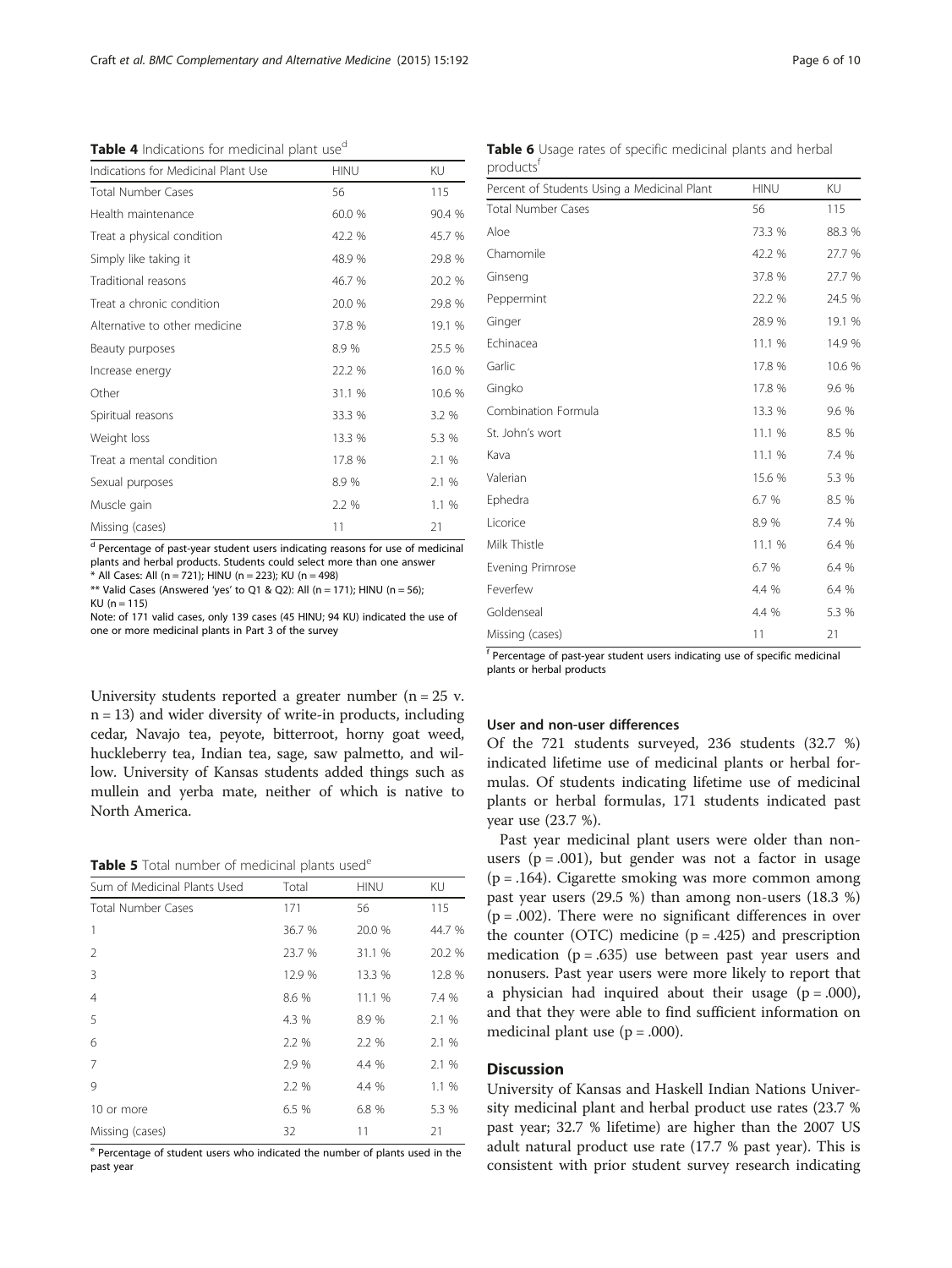<sup>g</sup> Number of past-year student users indicating use of a medicinal plant or herbal product not listed on the survey

that college student natural product use rates range from 26.3 % to 79 % [[17,](#page-8-0) [26](#page-9-0)]. However, KU and HINU students report a lower rate of past year medicinal plant use than previous student surveys, as well as a lower diversity of medicinal plants used (an average of 1.67 compared to 2.2 and 2.7 in previous surveys) [\[15](#page-8-0), [17\]](#page-8-0).

Consistent with previous student surveys, the top sources of medicinal plant knowledge for HINU and KU students are family (64.3 %), friends (43.9 %), and electronic (19.9 %) and print media (18.1 %) (students could select more than one source). In addition, we found that HINU students rely upon another source of knowledge not previously mentioned in student surveys, elder or healer (7 % of all KU past year users; 44.6 % HINU). While Ambrose and Samuels and Newberry et al reported that 3.8 % and 14 % of student users experienced adverse effects, we found only three adverse effects reported (1.2 % of student users): two for ginseng and one for peppermint [\[15](#page-8-0), [28](#page-9-0)]. In the case of Newberry et al, 11 of the 19 reported adverse effects were from ephedra use—adverse effects not reported by students in this survey [\[28](#page-9-0)].

No significant difference was found regarding medicinal plant usage rates between students at the two universities, though there were differences noted in the reasons for usage. We had initially hypothesized that the Native American students at Haskell Indian Nations University would show a higher rate of medicinal plants and herbal product use due to the cultural tendency for tribal family members and elders to pass on traditional medicinal knowledge to younger tribal members, but this was not the case [[34, 37\]](#page-9-0). Native American students who reported medicinal plant use did cite elders or healers as a source of knowledge, and cited traditional and spiritual reasons for using some of the plants. However, this did not translate into more widespread use. In addition, although HINU students are older than KU students, age did not contribute to a greater rate of medicinal plant use. Despite no significant difference in total usage rates, we did find variations in the plants used and reasons for use.

University of Kansas students are more likely to use herbal products for general health maintenance. This may reflect the marketing of many herbal products as substances to be taken regularly for health, similar to multi-vitamin supplements [[9\]](#page-8-0). Under the Dietary Supplement Health and Education Act of 1994, dietary supplements cannot claim to "diagnose, cure, mitigate, treat, or prevent illness"; thus product manufacturers can only make broad health claims regarding their products [\[42](#page-9-0)]. Because KU students rely more upon electronic media and advertising for medicinal plant knowledge than HINU students, they may be more exposed to marketing claims, which in turn influences their reasons for using the product. In addition, significantly more KU students rate their health as "good" or "above average"  $(p = .000)$ , suggesting that their use of dietary supplements may be to maintain their health status.

KU students are more than twice as likely to use herbal products to enhance appearance, perhaps revealing the importance of looks among people at these ages, particularly among women. Those reporting using herbal products to enhance appearance were generally younger and typically female (87 % of KU students reporting use for beauty purposes were female). However, the correlations between age/sex and using herbal products to enhance appearance are not significantly high. It could be that KU students are more influenced by (or exposed to) gender and beauty myths than HINU students. Aloe is the most often cited medicinal plant used to enhance appearance.

Native American students are much more likely to use medicinal plants as alternatives to mainstream medicine.

<span id="page-6-0"></span>

|                       |  |  | <b>Table 7</b> Additional "write in" medicinal plants and herbal |
|-----------------------|--|--|------------------------------------------------------------------|
| products <sup>9</sup> |  |  |                                                                  |

| Write in Herbal Products  | <b>HINU</b>    | KU       |
|---------------------------|----------------|----------|
| <b>Total Number Cases</b> | 56             | 115      |
| Marijuana                 | 5              | 6        |
| Cedar                     | $\overline{4}$ | 0        |
| Tea tree oil              | $\overline{2}$ | 1        |
| Navajo tea                | $\overline{2}$ | 0        |
| Peyote                    | $\overline{2}$ | $\Omega$ |
| One occurrence:           |                |          |
| 5 HTP                     | 0              | 1        |
| Cranberry                 | $\Omega$       | 1        |
| Kratom                    | $\Omega$       | 1        |
| Mullein                   | $\mathbf 0$    | 1        |
| Red raspberry leaves      | $\Omega$       | 1        |
| Yerba Mate                | 0              | 1        |
| Angelica root             | 1              | 0        |
| Bitterroot/Black Medicine | 1              | $\Omega$ |
| Choke Cherry leaf         | 1              | 0        |
| Corn pollen               | 1              | 0        |
| Horny Goat weed           | 1              | 0        |
| Huckleberry tea leaf      | 1              | $\Omega$ |
| Indian tea                | 1              | $\Omega$ |
| Sage                      | 1              | $\Omega$ |
| Saw palmetto              | 1              | $\Omega$ |
| Willow                    | 1              | 0        |
| Missing (cases)           | 41             | 103      |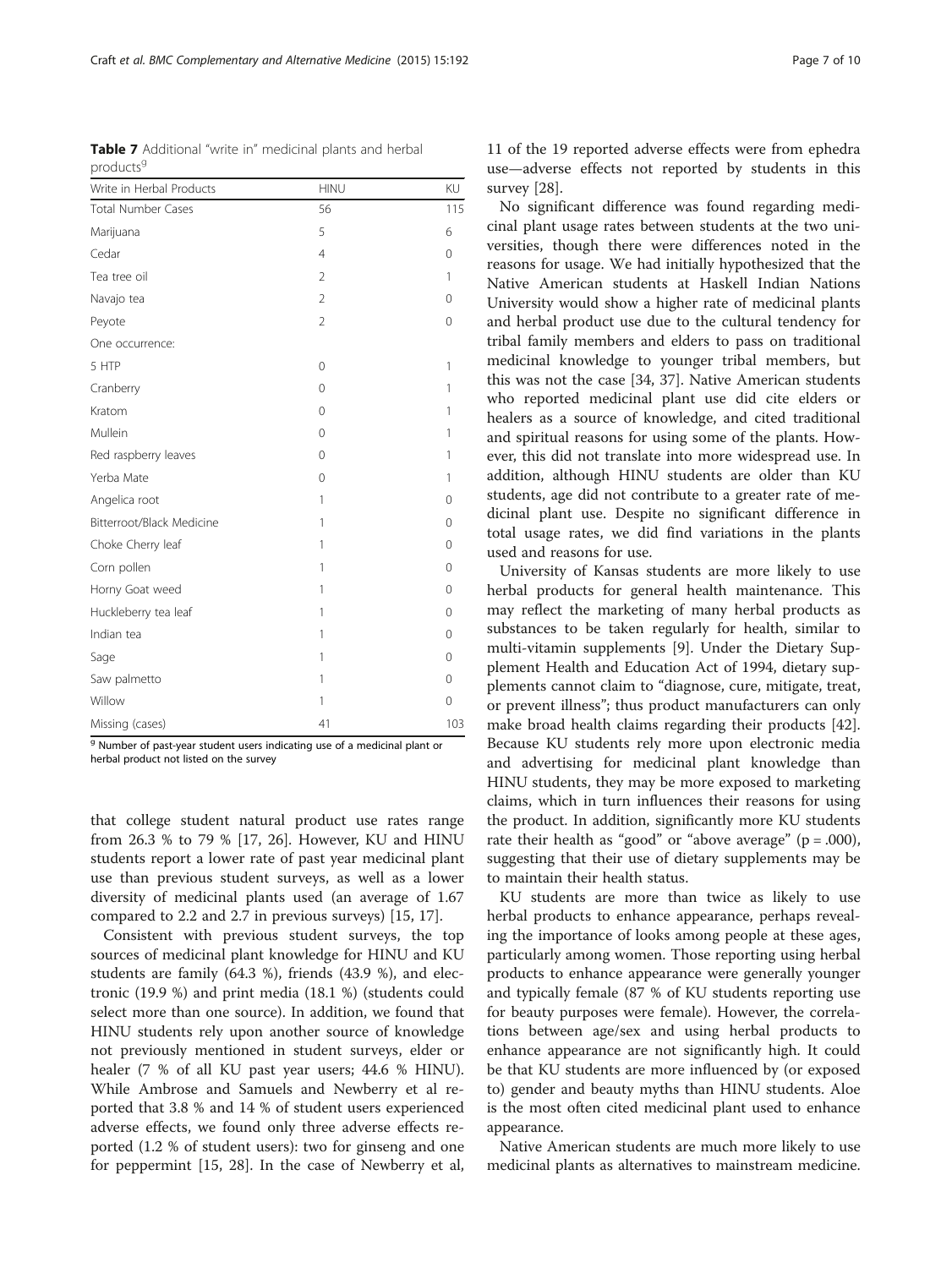This perhaps indicates a greater acceptance of plants as a source of medicine. Also, the greater usage of herbal medicines for spiritual reasons reflects a Native American cultural connection between medicinal plant use and health and overall well-being [[34](#page-9-0), [37\]](#page-9-0). Interestingly, the tendency for Haskell students to have a greater likelihood of using herbal products to enhance mental health may reflect higher stress or anxiety levels among HINU students. Data indicate that Native Americans are more likely to suffer from depression and related mental health conditions [\[43\]](#page-9-0). Despite a smaller sample size, HINU students provided a larger number of "write-in" medicinal plants not listed on the survey and indicated use of more medicinal plants that are native to North America. This may also be indicative of exposure to a wider variety of plant medicines and localized knowledge across the lifespan.

The lower self-assessment of health status among Native Americans that we documented have been reported elsewhere, as have higher rates of cigarette smoking and lower utilization of conventional health practitioners and pharmaceuticals. Our results likely reflect historicallyentrenched social structures that wrought economic and cultural impoverishment on American Indian reservations. In consequence, American Indians as a whole are significantly more likely to rate their health as below average [[44](#page-9-0)–[46](#page-9-0)], more likely to use tobacco products [[47, 48\]](#page-9-0), significantly less likely to see a physician due to cost and inaccessibility [\[45, 46](#page-9-0), [48](#page-9-0)], and significantly less likely to use physician-prescribed drugs [[45](#page-9-0)]. A lower self-reported health rating and less access to prescription medications did not translate into greater medicinal plant and herbal product usage among HINU students. Although HINU students were older, reported more varied reasons for using medicinal plants, recognized more medicinal plants, and professed greater spiritual and traditional reasons for using the plants as compared to KU students, none of these differences contributed to higher overall medicinal plant use by HINU students.

Similar to previous student surveys, aloe, ginseng, chamomile, ginger, Echinacea, garlic, gingko, combination formulas, St. Johns wort, kava kava, valerian, and ephedra are among the top 15 used herbal products. Peppermint and licorice were also selected by KU and HINU students but not reported in previous student surveys.

Past year medicinal plant and herbal product users in this survey are older than non-users  $(p = .001)$ , perhaps reflecting the tendency for older individuals to have more health problems or health concerns. Gender was not a factor ( $p = .164$ ). The use of commercial tobacco products was significantly  $(p = .002)$  more prevalent among past-year users than among students who did not use a medicinal plant in the past year. Data from the 2002 National Health Interview Survey and the 1999- 2000 National Health and Nutrition Examination Survey indicate that former smokers were much more likely to use dietary supplements [[16,](#page-8-0) [49](#page-9-0)]. Perkin et al likewise found a significant correlation between dietary supplement use and smoking among college students and concluded that dietary supplement use could be seen as off-setting the unhealthy effects of smoking [[17\]](#page-8-0). It could also be that college students who smoke will become former smokers at some point in their life, which would explain the correlation between smokers in college populations and former smokers in the larger adult population and the use of dietary supplements. Smoking and dietary supplement use may also correlate by way of the same mechanisms that cigarette, alcohol, and/or marijuana use correlate with illicit drug use (e.g., gateway drug hypothesis [[50, 51\]](#page-9-0)). That is, students who are willing to smoke cigarettes may also be more willing to experiment with and use medicinal plants and herbal products than their nonsmoking counterparts. While not demonstrated by the data, it is possible that the use of medicinal plants, in addition to tobacco, indicates attempts to self-medicate for anxiety and is a related phenomenon. Lastly, students who used medicinal plants in the past year are also significantly more likely to report that a physician inquired about their use and that they found sufficient information (from any source) about medicinal plant and herbal product use, which likely reflects a greater awareness of medicinal plants among users.

## **Conclusions**

While we hypothesized that the Native American students from Haskell Indian Nations University would use medicinal plant and herbal products more often than non-Native students from the University of Kansas, this was not the case. However, our results are consistent with previous findings regarding student medicinal plant use, with 23.7 % of students reporting use of medicinal plants in the past year. Despite no significant difference in total usage rates, we did find variations in the plants used and reasons for use. Thus, while rates of medicinal plant use are consistent between Native American and non-Native university students, there are differences in the way that students learn about and use medicinal plants that other research can explore. In addition, significant differences in medicinal plant use rates might be revealed among ethnicities outside of the university student population, including within a wider diversity of ages, education levels, and geographic locations. Additional research could investigate the barriers to medicinal plant use for students and other populations, and how Native American traditional and cultural practices affect medicinal plant use. Further, qualitative research, including interviews and case studies, of different crosssections of medicinal plant users can reveal details that this survey did not capture, thereby adding explanatory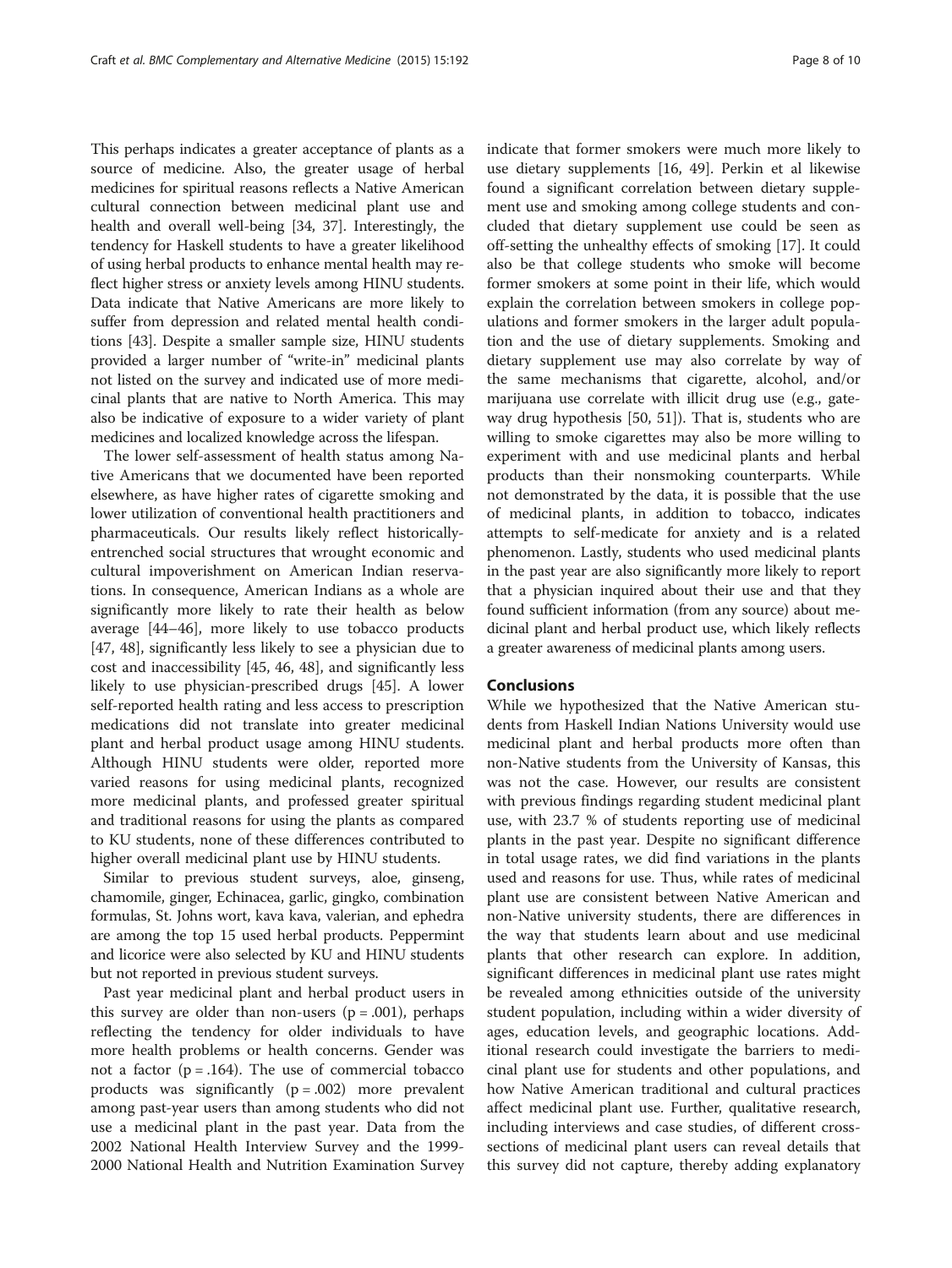<span id="page-8-0"></span>depth to the results reported here and in other surveys of CAM use.

#### **Limitations**

Direct comparison with previous student surveys is somewhat problematic due to variation in herbal product terminology. Newberry et al and Perkin et al measured non-vitamin, non-mineral product/supplement use, which includes products like protein powder and amino acids, green tea, cranberry, and acidophilus (products that were also mentioned in previous herbal use surveys [15, [26](#page-9-0)] and did not appear in our more medicinal plant-focused survey) [17, [28\]](#page-9-0). Furthermore, scrutiny of the completed surveys indicated that nearly 20 % of students who indicated past year use of medicinal plants in Part three of the survey had either not indicated past year use in Part two of the survey or changed their answer to reflect past year use. This highlights discrepancies in how the authors and respondents conceived of 'medicinal plant' and 'herbal product' use. Finally, while herbal retailers were listed as a source of knowledge in previous student surveys, this option was not available on the KU/HINU survey.

## Additional file

[Additional file 1:](http://www.biomedcentral.com/content/supplementary/s12906-015-0725-1-s1.pdf) Student Medicinal Plant and Herbal Product Survey.

#### Competing interests

The authors declare that they have no financial or non-financial competing interests.

#### Author contributions

KK and MPF designed the study and KK provided oversight at all stages of the project. All authors participated in the design of the survey. SC and TM received consent to administer the survey at both Universities. RC, SC, TM, and AS administered the survey and AS entered the data collected. RC and SC performed the statistical analyses and drafted the manuscript. All authors read and approved the final manuscript.

#### Acknowledgements

This study was supported by grant IND0061464 (awarded to Barbara Timmermann and Kelly Kindscher) from the Kansas Bioscience Authority and Heartland Plant Innovations, and also from the University of Kansas Strategic Initiative. The authors would like to thank Dan Wildcat, Chuck Haines, Lou Hara, John Howland, and other instructors at Haskell Indian Nations University and David Smith at the University of Kansas for allowing us to survey their students. In addition, we thank the Fall 2011 Elements of Sociology Graduate Teaching Assistants in the Department of Sociology at the University of Kansas for distributing the surveys to students in their discussion sections. Lastly, the authors thank the editors at BMC Complementary and Alternative Medicine, and Susan K. Johnson and Wolfgang Weidenhammer for reviewing this work, and University of Kansas Open Access Author Fund reviewers for their patience and provision of funding for publication costs. This paper was previously presented at the Midwest Sociological Society Annual Meeting on March 28, 2013.

#### Author details

<sup>1</sup>Department of Sociology, University of Kansas, 1415 Jayhawk Blvd., 730 Fraser Hall, Lawrence, KS 66045, USA. <sup>2</sup>Department of Geography, University of Kansas, 1475 Jayhawk Blvd., 213 Lindley Hall, Lawrence, KS 66045, USA. <sup>3</sup> Kansas Biological Survey, University of Kansas, 2101 Constant Ave.,

Lawrence, KS 66047, USA. <sup>4</sup>Department of Nutrition & Food Service, College of Liberal Arts & Sciences, Wayne State University, Detroit, MI 48202, USA. 5 Department of Environmental Science, Haskell Indian Nations University, Sequoyah 140, 155 Indian Avenue, Lawrence, KS 66046, USA.

#### Received: 2 December 2014 Accepted: 15 June 2015 Published online: 23 June 2015

#### References

- 1. Barnes PM, Bloom B, Nahin RL. Complementary and alternative medicine use among adults and children: United States, 2007. National Health Statistics Reports; No 12. Hyattsville, MD: National Center for Health Statistics; 2008. Available at [http://nccam.nih.gov/sites/nccam.nih.gov/files/](http://nccam.nih.gov/sites/nccam.nih.gov/files/news/nhsr12.pdf) [news/nhsr12.pdf.](http://nccam.nih.gov/sites/nccam.nih.gov/files/news/nhsr12.pdf) Accessed January 28, 2014
- 2. Eisenberg DM, Davis RB, Ettner SL, et al. Trends in alternative medicine use in the United States, 1990-1997: results of a follow-up national survey. JAMA. 1998;280(18):1569–75.
- 3. Gardiner PR, Graham R, Legedza ATR, Ahn AC, Eisenberg DM, Phillips RS. Factors associated with herbal therapy use by adults in the United States. Altern Ther Health Med. 2007;13(2):22.
- 4. Millen A, Dodd D, Subar A. Use of vitamin, mineral, nonvitamin, and nonmineral supplements in the United States: The 1987, 1992, and 2000 National Health Interview Survey Results. J Am Diet Assoc. 2004;104:942–50.
- 5. Peregoy JA, Clarke TC, Jones LI, Stussman BJ, Nahin RL. Regional variation in use of complementary health approaches by U.S. adults. NCHS data brief, no 146. National Center for Health Statistics.: Hyattsville, MD; 2014.
- 6. Bardia A, Nisly N, Zimmerman M, Gryzlak M, Wallace R. Use of herbs among adults based on evidence-based indications: findings from the National Health Interview Survey. Mayo Clin Proc. 2007;82(5):561–6.
- 7. Coulter I, Willis E. The rise and rise of complementary and alternative medicine: a sociological perspective. BMC Complement Altern Med. 2004;180:587–90.
- 8. Evans S. Changing the knowledge base in western medicine. Soc Sci Med. 2008;67(12):2098–106.
- 9. Goldstein M. The emerging socioeconomic and political support for alternative medicine in the United States. Ann Am Acad Pol Soc Sci. 2002;583:44–63.
- 10. Ruggie M. Marginal to mainstream: alternative medicine in America. New York: Cambridge University Press; 2004.
- 11. Kennedy J. Herb and supplement use in the US adult population. Clin Ther. 2005;27(11):1847–58.
- 12. Hall LJ. Vitamin mineral herbal and other dietary supplement usage among hospitalized patients admitted to an urban medical center [thesis]. Chicago, IL: Rush University; 2007.
- 13. Egan B, Hodgkins C, Shepherd R, Timotijevic L, Raats M. An overview of consumer attitudes and beliefs about plant food supplements. Food Funct. 2011;2:747–52.
- 14. Astin JA. Why patients use alternative medicine: results of a national study. JAMA. 1998;279(19):1548–53.
- 15. Ambrose E, Samuels S. Perception and use of herbals among students and their practitioners in a university setting. J Am Acad Nurse Pract. 2004;16(4):166–76.
- 16. Radimer K, Bindewald B, Hughes J, Ervin B, Swanson C, Picciano MF. Dietary supplement use by US adults: data from the National Health and Nutrition Examination Survey, 1999-2000. Am J Epidemiol. 2004;160(4):339–49.
- 17. Perkin J, Wilson W, Schuster K, Rodriguez J, Allen-Chabot A. Prevalence of nonvitamin, nonmineral supplement usage among university students. J Am Diet Assoc. 2002;102(3):412–4.
- 18. Kuo GM, Hawley ST, Weiss LT, Balkrishnan R, Volk RJ. Factors associated with herbal use among urban multiethnic primary care patients: a cross-sectional survey. BMC Complement Altern Med. 2004;4(18):9.
- 19. Lohse B, Stotts J, Priebe J. Survey of herbal use by Kansas and Wisconsin WIC participants reveals moderate, appropriate use and identifies herbal education needs. J Am Diet Assoc. 2006;106:227–37.
- 20. Roy-Byrne PP, Bystritsky A, Russo J, Craske MG, Sherbourne CD, Stein MB. Use of herbal medicine in primary care patients with mood and anxiety disorders. Psychosomatics. 2005;46(2):117–22.
- 21. Letter HMH. Herbal and dietary supplements for depression. 2008. Available at: [http://www.health.harvard.edu/newsletters/Harvard\\_Mental\\_Health\\_](http://www.health.harvard.edu/newsletters/Harvard_Mental_Health_Letter/2008/October/Herbal_and_dietary_supplements_for_depression) [Letter/2008/October/Herbal\\_and\\_dietary\\_supplements\\_for\\_depression.](http://www.health.harvard.edu/newsletters/Harvard_Mental_Health_Letter/2008/October/Herbal_and_dietary_supplements_for_depression) Accessed January 28, 2014.